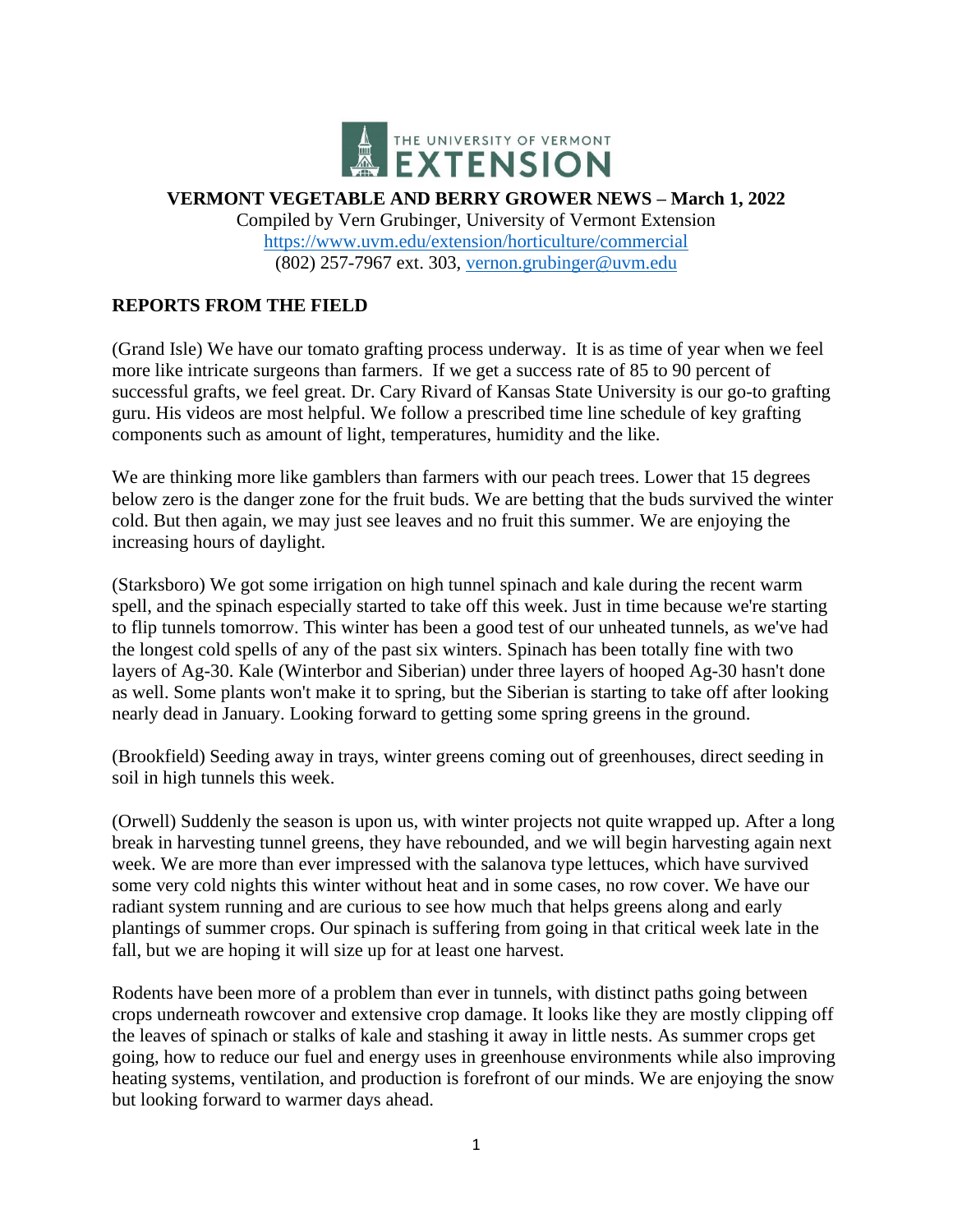(Guildhall) Potato sales continue, the abhorrently low temps continue. We're grading harder for pressure bruising now, a result of storage humidity being to low. Still have at least 500k lbs. to sell. Getting the 2022 crop plan finalized; a lot of decisions being made by high input prices. The dairy farm we rotate with is planting only what they need for corn this year, and their flex acres are going into sorghum. I'm cutting way back on whites, one reason being that they require a lot of Sul-po-mag and that's \$1k a ton this year, double last year. My fertilizer blend has doubled since 2020, but what can you do about that? Hopefully the terminal price comes up enough next fall to pay for the increased inputs. It would be a hard thing to have spent extra, to grow too much, to sell cheap.

Another point of interest, anyone who doesn't know what going on in Maine regarding PFAS chemicals on farms, just google the Bangor Daily or Portland Press Herald. Black Sludge/Black Ash/BioChar spread on farms the last 40 years was widely contaminated with PFAS, and now the state of Maine is testing milk for it, and shutting down dairy farms for PFAS in milk, euthanizing cows, and several organic veg farms have shut down voluntarily after finding elevated levels in soil and wells. Black ash products have been spread around here, whether contaminated I don't know. If Vermont has maps showing where it was spread, like Maine DEP does, I haven't found them yet. I brought this up at the FSA county committee, no one knew anything. And I've talked to some of my neighbors who have spread it in the past, and they know where it's from, but not what's in it.

Lastly, I'm excited about FarmCredit East taking over Yankee FarmCredit. Having worked with FarmCredit East while in upstate NY I found them to be very familiar with vegetable operations, orchards, etc. Whereas Yankee, though nice people, have seemed to speak only dairy fluently, and all other ag sectors are a risky anomaly. I've already switched some of my business over to the FarmCredit East office in Presque Isle Maine, just so I can deal with potato specialists.

(Stuyvesant NY) Winter greens are really strong in all our tunnels, except lettuce which took a hit again this season with Botrytis Crown Rot. Even with temps above 26 degrees with covers, we lost the majority of it. Winter market started in February and is going strong, despite bad weather on Saturdays. Root crops and onions in storage all doing well. Started harvesting spring carrots from our tunnels, voles are especially plentiful, our English Shephard is up to 13, his personal best on record. Seeding has started in earnest, we love our 66' radiant heat benches that allow us to heat only the benches with row cover to get through these bitter cold nights without heating the whole 72' house. Working with a soil microbiologist to look at our underground community in the tunnels to see if we can educate ourselves more in that regard. Gearing up to break ground on a new rental agreement.

(L'Ange-Gardien, Quebec) Since I am farming I always considered mid-February the tipping point for light. So this is the period when we start the greenhouses. This winter was particularly cold and soil is frozen deeper than it used to. So we wait. Finishing installing greenhouse controls and propane. Ice storm plus windy conditions the day after really ripped plastic from our multibay tunnel. I still wonder how I will climb up there to repair. We still have sweet potatoes stock that slowly sells. Have to keep some for seedling. Otherwise, great season for backcountry splitboarding.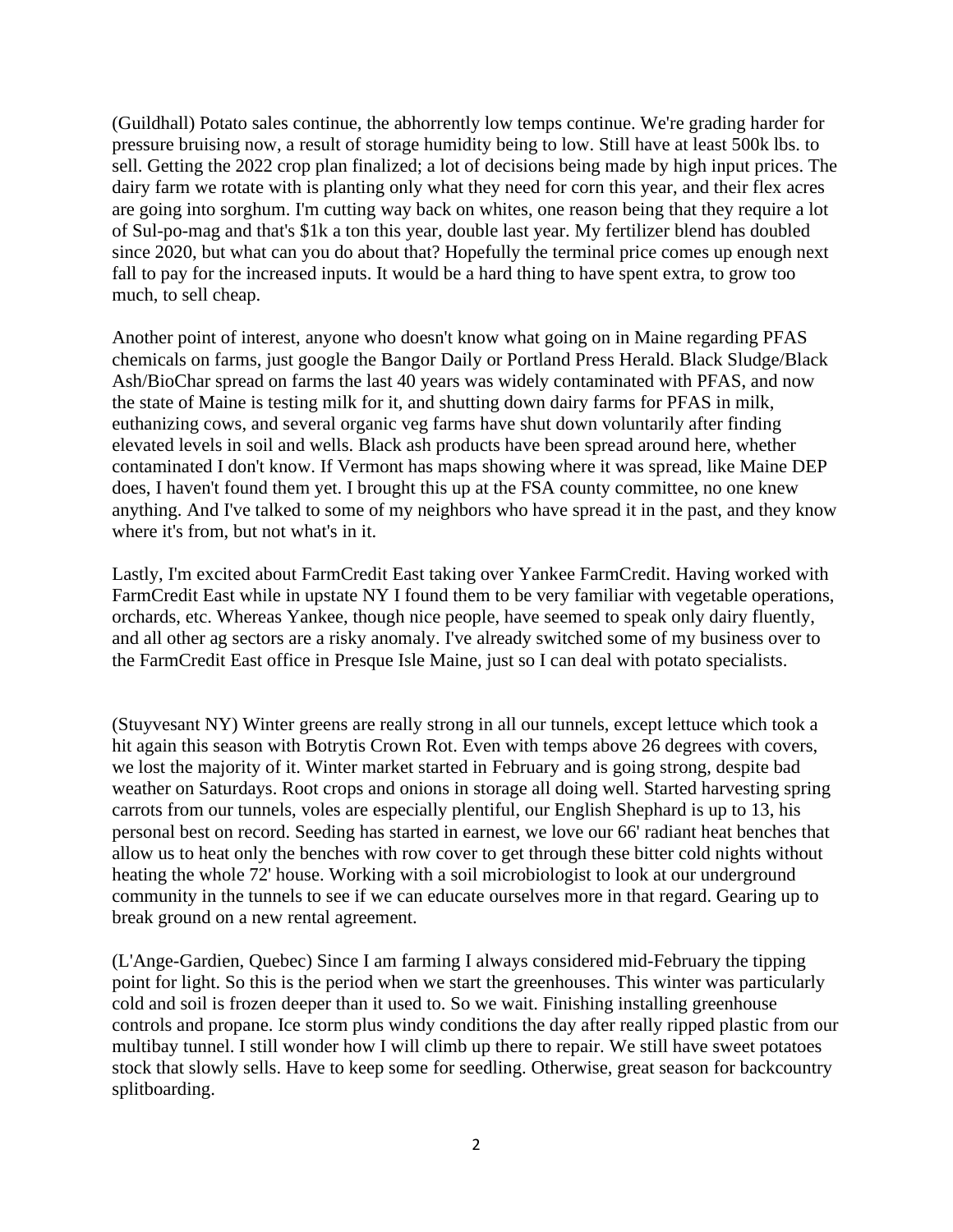(Plainfield NH) February is Forms Time: tax work, H2A, inventorying seed and this year chasing product and inputs. Seems that our new reality is to live in a world of shortages and back orders. People are finishing up vacations, and the greenhouse crew has been meeting to plan out locations of incoming material, projections about staffing, and the big discussion on pricing and how we cover spiraling costs of inputs without forsaking profitability or market share. Of concern is the availability of pesticides, fertilizers, and amendments. We have accepted the fact that world events are going to drive all prices up, but will products be available in a timely fashion at planting time? Will the labor force return?

The pack/storage barn has undergone its transformation, the bale buster/flat filler been set up and containers moved in. Rooted cuttings will come in this week, and we will officially be off to the races. Finishing up bulk harvesting of vegetative cuttings and spending time daily on seeding. Tomatoes will become an almost full-time job for a couple of weeks for Ray.

Weather has been an average of extremes, especially for the last 45 days as temps here have ranged from high 50s to minus 20. A lot of ice has developed on the strawberries which is concerning but something we have no control over. We didn't get an opportunity to get into the blueberries to prune, it's a lesser priority that keeps getting deferred, but I guess that's how all farmers roll.

(Argyle NY) The longer days of winter are enjoyable as the weather has warmed some and the production in the high tunnels has picked up, especially the spinach. Dec/Jan were low in production of lettuce, chard, kale, Asian greens and mustards because of cloudy cold weather and being behind in timing of planting crops in September, which we all know is critical. We started seeding in the greenhouse the first week of January and have been planting new greens into the tunnels for several weeks. Today we transplanted almost 1400 heads of salanovas into beds. The garlic cloves and onion sets (some variety trials) that we are planting in successions are up and growing in the tunnels, the first radishes have germinated, and the greenhouse is nearing capacity as transplants are moving into the tunnels at a stepped up pace, and seedings of many crops have begun for the new season.

A few aphids were seen in the greenhouse but tunnels have been insect and disease free so far. We continue to use Rootshield Plus and Actinovate and Botrystop as preventatives which we think helps. We will start the ginger next week and are going to experiment with starting some of our own sweet potato slips on the heated benches. This year we will spread more beneficial nematodes to combat the wireworms as it was very effective for us for years, and we learned the hard way they don't persist in the soil as we were led to believe.

At a conference recently (Iowa Organic Veg) we learned of 2 varieties of sweet potatoes bred for northern climates but only available in Canada, working on getting them to the U.S.

(Little Compton RI) We are in the middle of grafting, and like so much of farming, if you mess up you have to wait till next year to get it right. What we do over the next few days will affect the rest of our season! After twenty-plus years grafting, some key points: start your rootstock one to two days after you start your scions.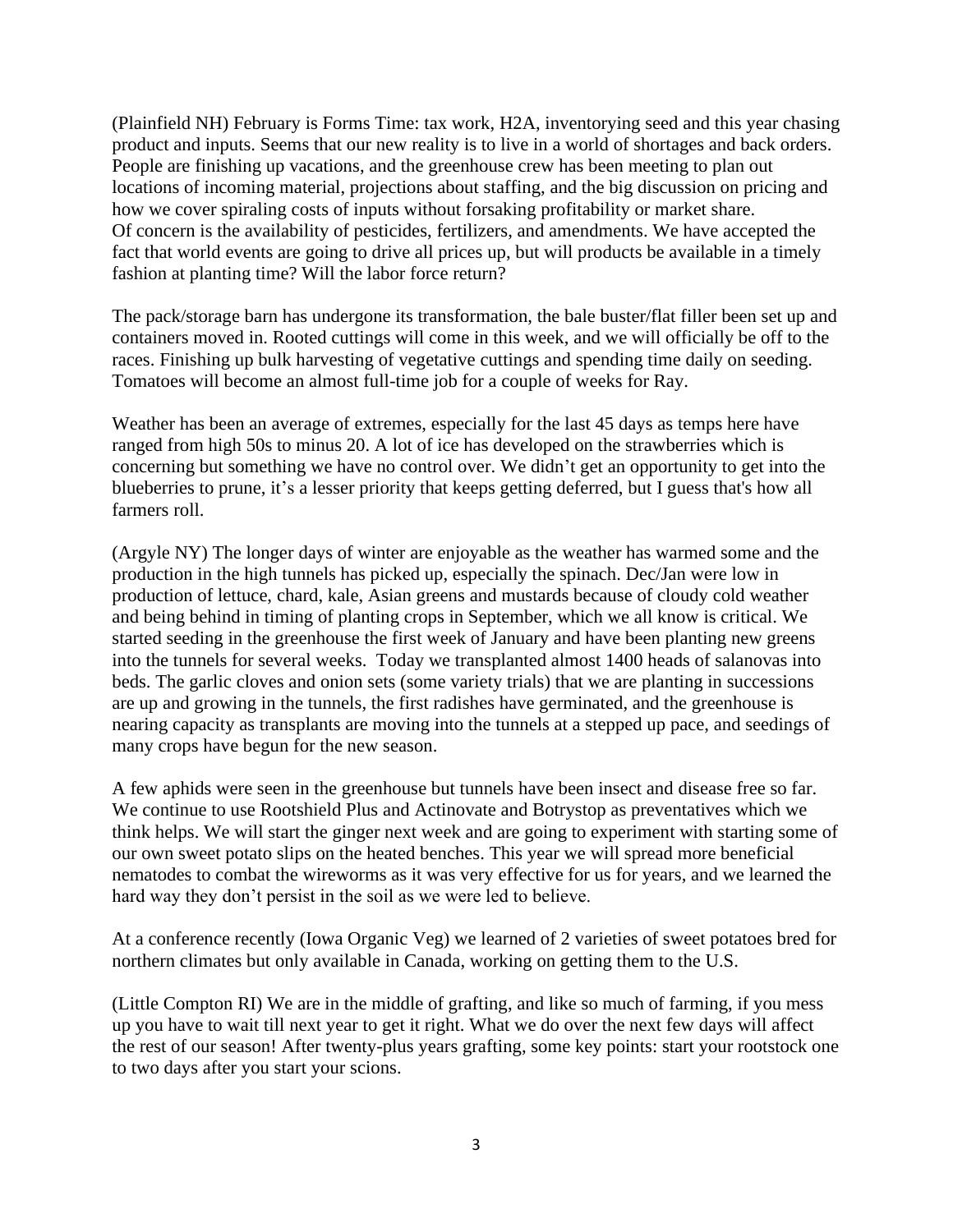You can always get a highly vegetative rootstock to catch up to the scions but you can never get it to slow down without causing problems! Though imperfect, it's better to have the scion be the bigger/fatter of the two!

Healing chamber: 90% dark for the first two days and slowly increase from there. Temperature: shoot for 75 degrees. Tolerate 70 but avoid 80 or higher! Moisture: we don't have a meter but we use the Vicks Vapor Rub cool steam units we buy at Target for \$48. It has a dial to adjust output. We have two units in the healing chamber for to assure uninterrupted moisture during healing, which is the most critical step in grafting. We give them 12 hours of high moisture then back off as they indicate their happy connections.

We have settled on 2.0 grafting clips and we don't start grafting till the rootstock and scion are slightly bigger than the clips. It should be a tight fit, so you don't need support sticks. Too loose (tomato stems to clip) and failure is high. Make sure rootstocks and scions are out of direct sun for 24 hours before grafting. You don't want them transpiring full-on when you start. If you cut your first rootstock and a bubble of sap/liquid forms immediately at the cutting site it is an indication your plants are too simulated for a successful graft. Better to put them in a cool shady spot in the greenhouse and graft later in the afternoon or the next day. We are getting away from Maxifort and working with DRO141TX, which is better for getting predictable size scions.

Last tip: be aware that greenhouses in Jan-March can be very dry environments. The sun is intense, the cold air outside has no moisture, and heaters make it even drier. You can do everything right in the grafting process and then forget the transition of your plants to this ultradry environment, which will cause you to lose a high percentage to an atmospheric "shock" if you don't manage for it.

As far as income, winter markets have been good because we have the greens, bok choi, mustards, and Swiss chard to make our stand look fresh and lively. It is a lot of work, but it translates to \$ at the market and for stimulating CSA signups, which we hand out with almost every sale. Dreading the specter finding summertime workers who will stay the course or even show up after being hired. Thinking of creating a bonus program where an employee can see what they will sacrifice if they leave prematurely. Not sure this is legal but it seems to work.

#### **REMEMBERING GARY BOMBARD**

Gary Bombard, a talented grower and a friend to many, passed away in late January. Gary was part of the extended family that owns and operates Sam Mazza's Farm Market, Bakery and Greenhouses in Colchester. Gary wore many hats at the farm, which has over 300 acres of crops and dozens of greenhouses. Over the years he worked on many successful projects, some of which focused on marketing, like the petting zoo, the strawberry festival, and a corn maze. Others were about production, like installing a shell corn furnace to heat a tomato greenhouse, which could burn shell corn from the corn maze, a very innovative system. He was always working to improve production and quality of strawberries, blueberries, and vegetable crops. He enjoyed working with the farm's workers from Jamaica and treated them with respect. He was gracious in helping me understand and document the importance of these people and the H2-A program to his farm, in [this article.](http://www.uvm.edu/vtvegandberry/factsheets/Importance_H2A_One_Vermont_Farm.pdf) Here are some [images](https://www.uvm.edu/sites/default/files/UVM-Extension-Cultivating-Healthy-Communities/horticulture/RememberingGaryBombard.pdf) of Gary in the field over the years.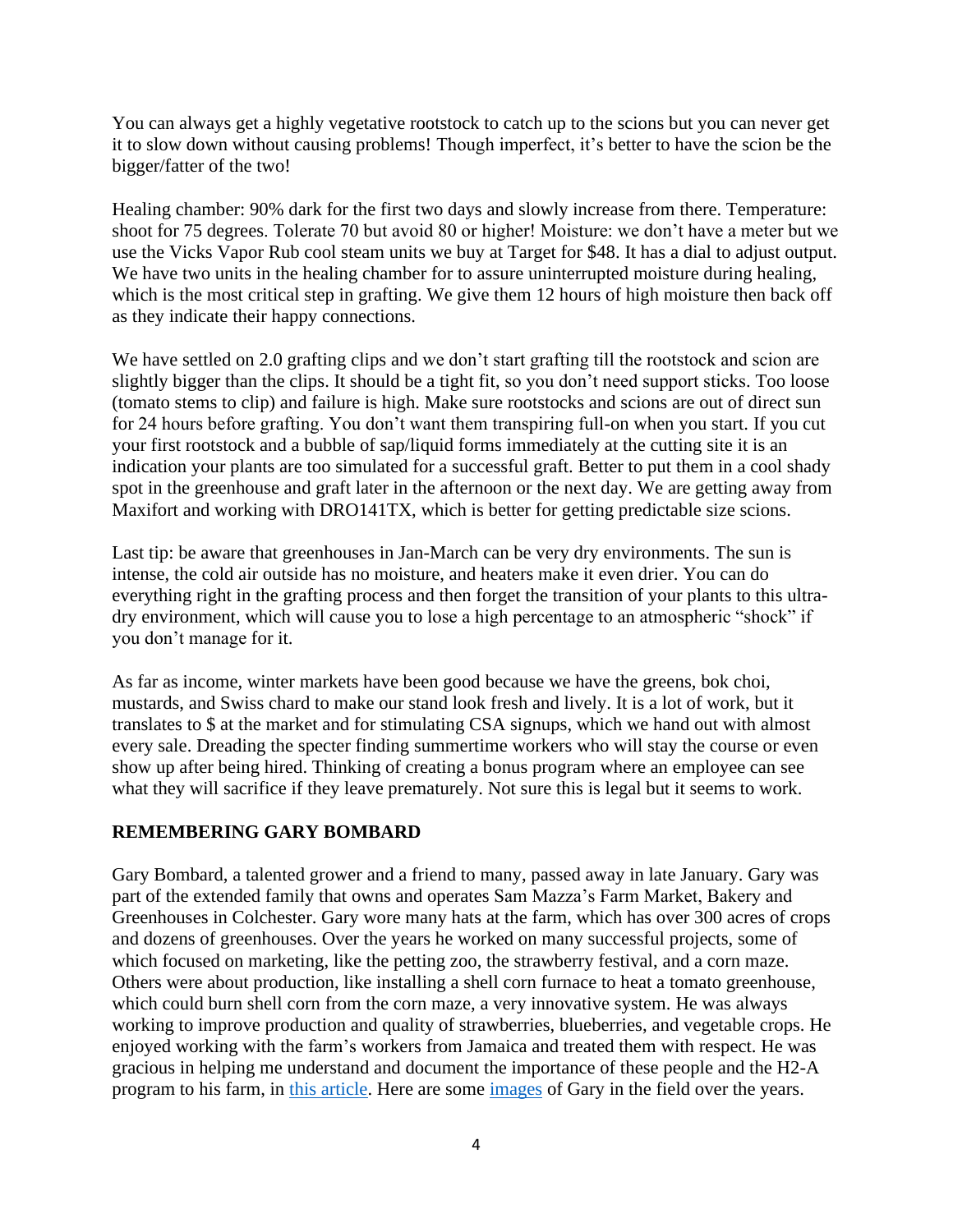# **GREENHOUSE HEATER MAINTENANCE**

Chris Callahan, UVM Extension Agricultural Engineer

The checklist below was compiled responses from the VVBGA listerv on this topic. The list is also posted, with images, at [http://go.uvm.edu/heatersafety.](http://go.uvm.edu/heatersafety) A video checklist on this topic, by John Wells of Rimol Greenhouses, is at [https://www.youtube.com/watch?v=GAmuyx92uBQ.](https://www.youtube.com/watch?v=GAmuyx92uBQ)

### **Preventive Maintenance**

- Visually inspect each heater and give it an overall cleaning (see below for examples)
- Run the heater over the winter occasionally to check operation. Use your eyes, ears, and nose to check for things that seem out of the ordinary (see below for examples).
- Start the heater up several weeks before you will need it. There are generally some inevitable repairs and maintenance needed.
- Have a spare parts kit with things that tend to fail or need frequent replacement such as igniters, thermocouples, and seals.
- If this isn't your comfort zone, hire in a professional heater technician to give your heater a once-over to improve safety, fuel efficiency, and reliability.

# **Fuel Supply**

- Fuel tanks are stable.
- Fuel lines are in good condition.
- Fuel lines are run to avoid being hit or stepped on.
- Fuel tanks valve is open.
- If anything seems amiss with the tanks or main line call your fuel company to have it corrected.
- You should not smell propane when the tank valve is open.

## **Fuel Regulator / Valve and Nozzle**

- Fuel regulator / valve is free of damage, clear of debris, etc.
- Nozzle(s) are clear of any blockage.
- You should not smell propane.

## **Clean Heat Exchanger Inside and Out**

- Inside of burner tubes, the heat exchanger, and the exhaust path is open and free of obstructions. This may require removing panels, blowing out with a reversed shop-vac or compressed air and resealing panels.
- Outside of the heat exchanger is clear of any cobwebs or other debris on the.
- Heat exchanger walls are solid and in good condition.

## **Exhaust Pipe**

- The exhaust pipe is continuously connected from the heater to the outside.
- Replace any sections that have significant signs of corrosion.
- Exhaust termination cap is in place to prevent bird and rodent nesting or other blockage.
- Exhaust is well above snow line and otherwise free of obstruction.
- There is no smoke or soot when the heater is operating.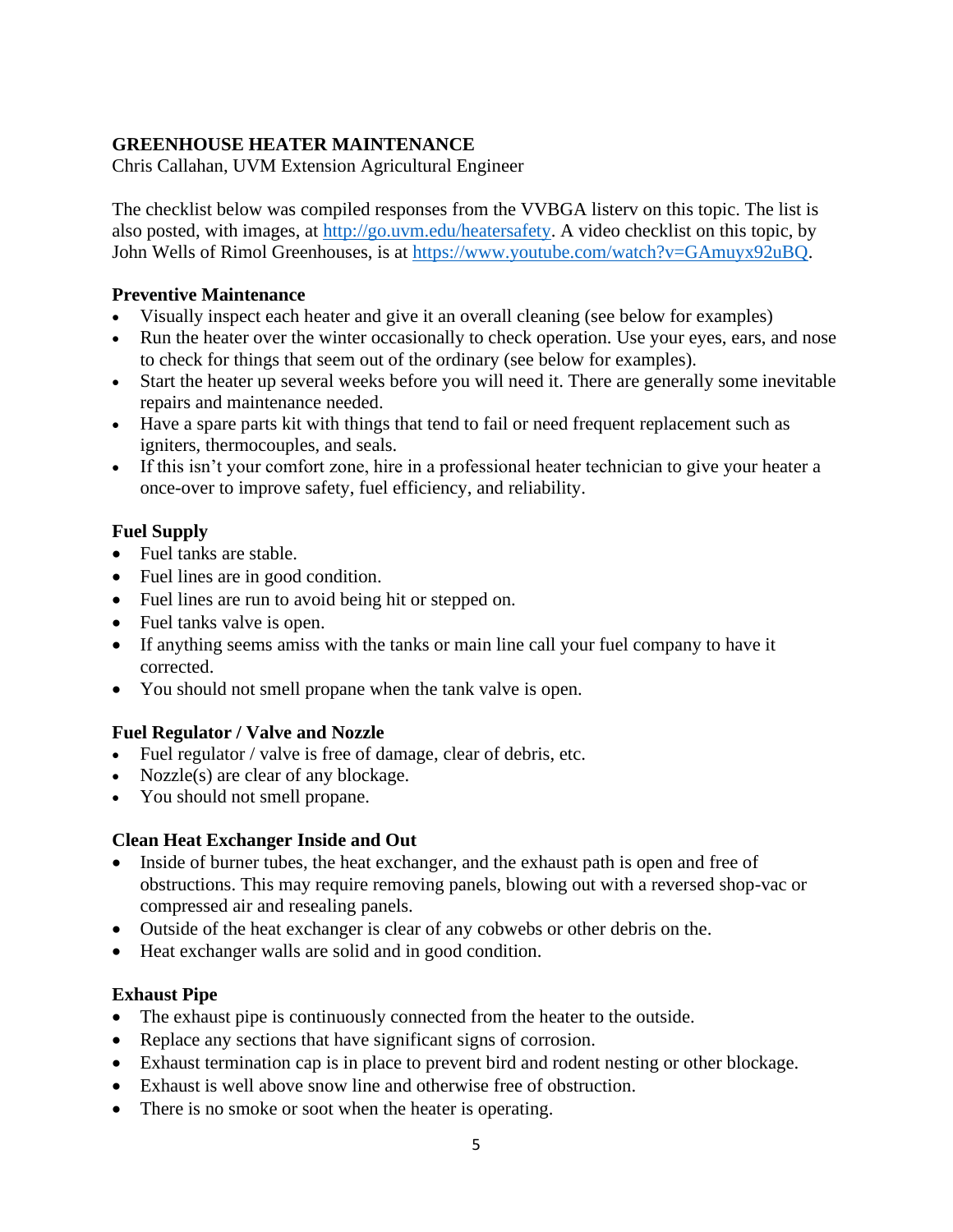### **Thermostat**

- The thermostat is switching on/off at the right temperature.
- The thermostat wire is solidly connected on both ends and is free of nicks, gnaw marks or other damage that could cause a short or open circuit.

#### **Electronics**

- The electronic control board and surrounding area is clean.
- There are no singe marks on the circuit board or wiring.
- The supply wiring is in good condition and run to avoid damage or interference with greenhouse use.

#### **Eyes, Ears, and Nose**

- Look for any signs of charring, singing, burning, smoke, significant vibration, or other maintenance needs.
- The main noises you should hear are the vent fan (if power vented model) and the heat distribution fan. Loud pops, bangs, or knocking mean something is wrong.
- You should not smell propane.

## **MORE RESOURCES FROM THE UVM EXTENSION AG ENGINEERING TEAM**

#### **Seasonally Relevant Resources**

Heat Load Estimation for Greenhouses and Tunnels - <http://go.uvm.edu/greenhouseheatload> Greenhouse and High Tunnel Ventilation - <http://go.uvm.edu/tunnelventilation> Getting Started with Germination Chambers - <http://go.uvm.edu/growthchambers>

#### **New Blog posts**

Patient Pursuit of Packshed Happiness at Ananda Gardens - <https://go.uvm.edu/anandagardens> Washing Machine/Greens Spinner Conversion Guide - <https://go.uvm.edu/generalspinnerguide>

#### **New Podcasts Episodes** at [https://agengpodcast.com](https://agengpodcast.com/)

Checking Out Old Equipment at High Meadows Farm: EP63 Checking out New Equipment at High Meadows Farm: EP64 Rain-flo Plastic Mulch Layer: EP65

## **NEW GUIDE ON TARPING FOR SMALL FARMS**

University of Maine has produced a new publication called Tarping in the Northeast: A Guide for Small Farms, available at<https://extension.umaine.edu/publications/1075e/>

## **CROP INSURANCE DEADLINE FOR 2022 IS MARCH 15**

If you are considering crop insurance or NAP disaster coverage: the deadline to enroll for most spring-planted crops is March 15. A summary of programs for vegetable and berry growers is at: <https://www.uvm.edu/sites/default/files/Agriculture/Ag%20Risk/2022-Veg-Berry.pdf>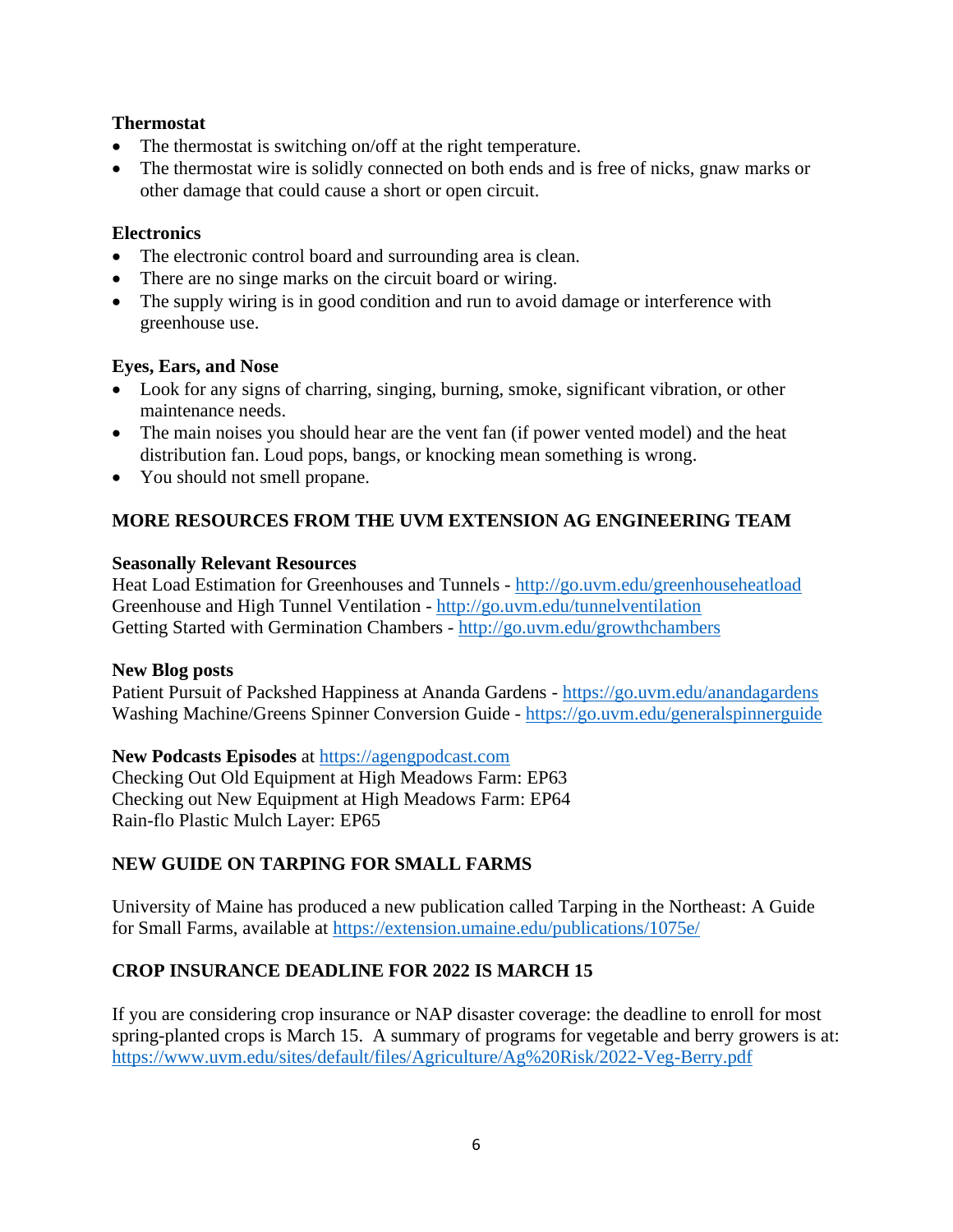## **CUCURBIT GROWER SURVEY**

This confidential survey seeks to learn about your experiences using row covers and your willingness to adopt a new row cover approach known as mesotunnels. It will support a study is evaluating the use of mesotunnels in the eastern half of the US for control of the full range of pests and diseases on organic production of cucurbit crops. Participation in the survey is voluntary, and your opinion is still valued even if you have not used mesotunnels or row covers. To participate the survey use this link: <https://go.iastate.edu/EHWJCH> Questions? Dr. Sarah Pethybridge, Cornell University, [sjp277@cornell.edu,](mailto:sjp277@cornell.edu) 315-787-2417

## **UPCOMING EVENTS**

# **Invasive Pests to Keep an Eye On: Spotted Lanternfly and Jumping Worms.VVBGA Webinar. Thursday March 3, noon-1:00**

This session will open with information from Judy Rosovsky, Vermont State Entomologist, about the spotted lanternfly, an invasive planthopper that is spreading throughout the Northeast. It is both a public nuisance and an agricultural pest. She'll give an update on its movement northward, and an overview of its biology and host plants. We will then learn about jumping worms, another emergent agricultural pest. Dr. Josef Gorres is a national expert on this pest, and he will discuss their ecology, show you how to ID them and then review some management and slow-the-spread techniques. Bring your questions! These webinars are free and open to all but you must [register.](https://us02web.zoom.us/meeting/register/tZAkduivqT0uH9Zgl1rcGWraj30Q1mU1oSjG?_x_zm_rtaid=oS1D1oNKSuSBaQdEdptGvw.1643719295423.9d1f1e847dbf96021ba43e20d5256aa2&_x_zm_rhtaid=284) They are recorded and posted to [VVBGA YouTube channel](https://www.youtube.com/channel/UCy1XzL_YX4j8hLCreEyYLBQ)

## **MOFGA Spring Growth Conference**. Saturday-Sunday, March 5-6, via Zoom.

- Soil Health Workshop with Becky Maden, UVM Extension. Saturday,  $3/5$  from 9:00-11:30.
- Climate Adaptation Workshop, with Meredith Niles, UVM and director of the Climate Adaptation Resources for Northern New England Farmers project. 3/5 from 1:00-2:30.
- Packinghouse and Food Safety Tour. 3/6 from 10 –noon. Hall Brook Farm, Thorndike \$35 Registration, sliding scale, scholarships available for BIPOC, veteran and women farmers. Go to<https://www.mofga.org/spring-growth-conference/>

## **Saffron Cultivation from Here and There.** March 23 and 30, 11:00-2:30.

Saffron is the most expensive spice in the world, with a retail price of over \$5,000/lb. It is made from the stigmas of a fall-blooming crocus flower, and used as a culinary spice, coloring agent and medicinal herb. Hundreds of farmers across the Northeast are growing saffron with great success. Saffron experts from Spain, Iran and the US will share their knowledge at this on-line event. Registration for the two sessions combined is \$55. To learn more and to register, go to: <https://na.eventscloud.com/ereg/index.php?eventid=667196&> or contact Margaret Skinner at 802-656-5440 or mskinner@uvm.edu

## **Commercial Pesticide Applicator Meeting.** March 28, via Zoom, 9:00-1:30

FREE but you must Pre-Register by 3/25 at: [http://go.uvm.edu/compestmtg.](http://go.uvm.edu/compestmtg) This program will provide 4 Vermont, New York, and states TBD pesticide recertification credits.